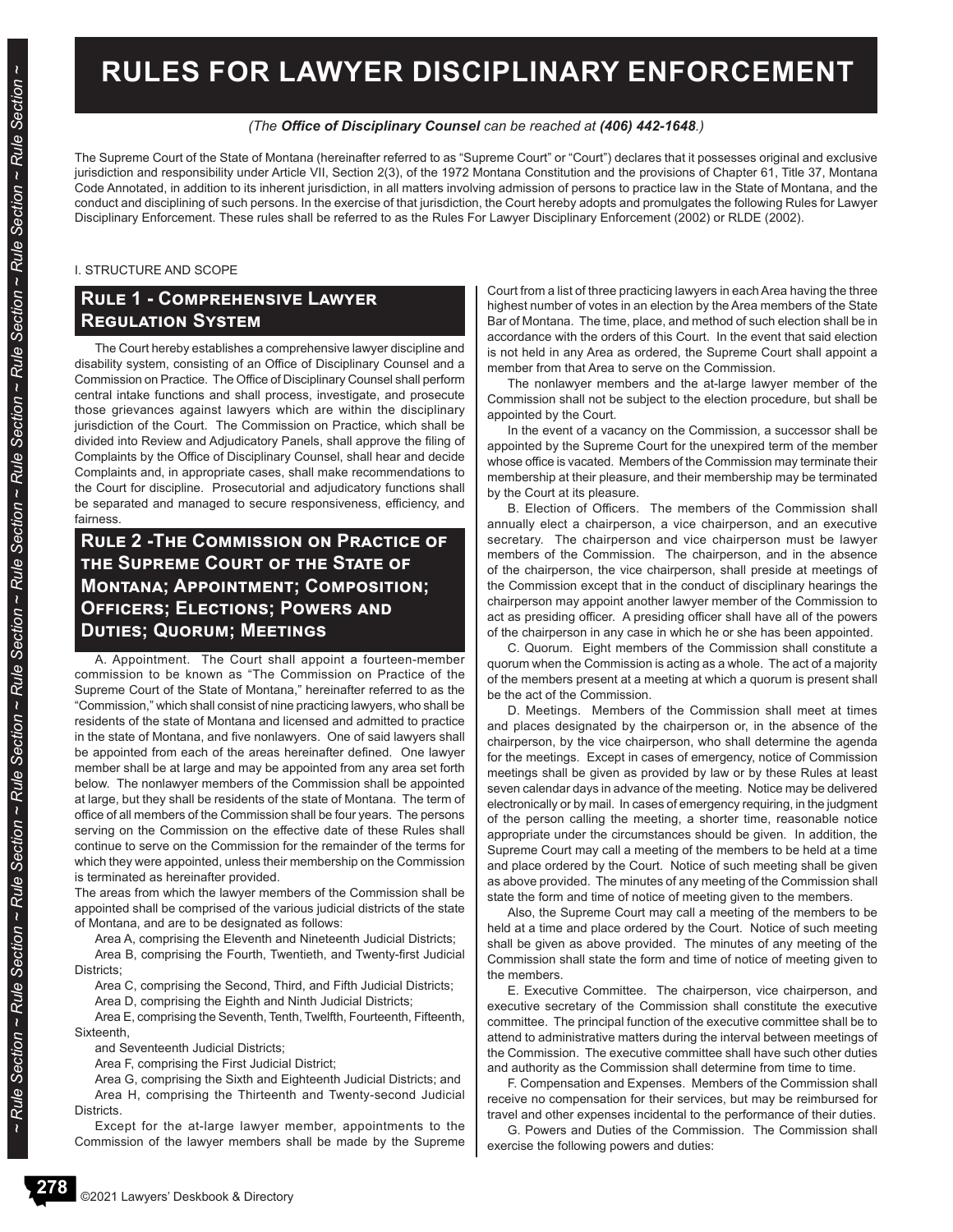(1) Adopt rules or policies providing for the time and place of meetings, and such other procedural rules not in conflict with these Rules, as may be necessary to expedite the conduct of its business;

(2) Periodically review the operation of the lawyer disciplinary system with the Supreme Court;

(3) Establish Review Panels pursuant to Rule 3;

(4) Establish Adjudicatory Panels pursuant to Rule 4;

(5) Supervise Commission staff;

(6) Assure that a Review Panel member who sits on a particular case does not also sit on an Adjudicatory Panel for that case;

(7) Maintain all permanent records of disciplinary matters and proceedings; and

(8) Exercise such other authority and perform such other duties as are provided in these Rules, or that may be required in order to carry out the provisions of these Rules.

# **Rule 3 - REVIEW PANELS: Composition; Powers & Duties; Quorum**

A. Composition. The Chairperson of the Commission shall appoint one or more Review Panels of five members each, at least two of whom shall be nonlawyers; shall designate a Chairperson for each Review Panel; and shall realign the membership of Review Panels from time to time.

B. Powers and Duties. A Review Panel shall:

(1) Review Disciplinary Counsel's request to file a Complaint, together with the grievance, the response from the lawyer against whom the grievance was made, and any reply from the grievant, together with other relevant documents and Disciplinary Counsel's intake summary, investigative report, and recommendations;

(2) Refer the grievance to Disciplinary Counsel for any further investigation, if needed, to determine whether a Complaint is appropriate;

(3) Approve Disciplinary Counsel's request to file a Complaint when the facts appear to warrant disciplinary action or transfer to disability/ inactive status or reject the request to file a Complaint if discipline does not appear to be warranted;

(4) Hear requests by Disciplinary Counsel for private admonitions and render the same upon approval;

(5) Hear and determine requests for review pursuant to Rule 10C(3) and for reconsideration pursuant to Rule 14;

(6) Authorize the stay of disciplinary proceedings for good cause shown pursuant to Rule 28;

(7) Conduct show cause hearings when a lawyer has refused to respond to inquiries from the Office of Disciplinary Counsel or the Commission; and

(8) Notify the Office of Disciplinary Counsel and the responding lawyer or his or her counsel of action by a Review Panel and the reasons for any denial of the request to approve the filing of a Complaint.

C. Review Panel File Review and Deliberation. The consideration of a request by the Office of Disciplinary Counsel for a private admonition or to review investigative materials and file a Complaint shall be made by a Review Panel. The Office of Disciplinary Counsel shall attend the file review for the purpose of responding to Panel members regarding its investigation and a request to approve a private admonition or to file a Complaint. Neither the Office of Disciplinary Counsel, the referenced attorney, nor his or her counsel shall be entitled to participate in or attend the Review Panel's deliberations, which are confidential.

D. Quorum. Three members of a Review Panel, at least two of whom are lawyers, shall constitute a quorum; however, any act of a Review Panel shall require the vote of a majority of the members present.

# **Rule 4 - ADJUDICATORY PANELS: Composition; Powers & Duties; Quorum**

A. Composition. The Chairperson of the Commission shall appoint one or more Adjudicatory Panels of nine members each, at least three of whom shall be nonlawyers; shall designate a Chairperson for each Adjudicatory Panel; and shall realign the membership of Adjudicatory Panels from time to time.

B. Powers and Duties. Adjudicatory Panels shall, in accordance with the specific procedures and provisions of these Rules:

(1) Hold hearings on Complaints and Complaints for interim

suspension filed by Disciplinary Counsel;

(2) After hearing, dismiss the Complaint, order discipline that may be imposed by the Commission under these Rules, or make findings of fact, conclusions of law, and recommendations to the Montana Supreme Court when indicated by these Rules, or engage in other disposition of Complaints;

(3) Hear and determine preliminary and procedural matters incidental to the exercise of its powers and duties;

(4) Following the filing of a Complaint and proceedings thereon, an Adjudicatory Panel may determine to sanction a lawyer by the imposition of a public admonition or a letter of caution, which the Adjudicatory Panel shall administer or issue;

(5) Hear and determine requests for reconsideration pursuant to Rule 14;

(6) Administer oaths, provide for discovery, and exercise its subpoena power pursuant to Rule 19;

(7) Authorize the stay of a disciplinary proceeding for good cause shown pursuant to Rule 28;

(8) Hold show cause hearings when a lawyer has refused to respond or cooperate with the Office of Disciplinary Counsel, a Review Panel, or an Adjudicatory Panel pursuant to Rule 24;

(9) Conduct proceedings relative to disability and transfer to inactive status pursuant to Rule 28;

(10) Hold hearings on petitions for reinstatement and make recommendations for their disposition to the Supreme Court pursuant to Rule 29; and

(11) Hold hearings and make recommendations to the Court concerning assessment of the costs of proceedings, investigations, and audits pursuant to Rule 9.

C. Quorum. Five members of an Adjudicatory Panel, at least three of whom are lawyers, shall constitute a quorum; however, any act of an Adjudicatory Panel shall require the vote of a majority of the members present.

### **Rule 5 - Office of Disciplinary Counsel**

A. Appointment. The Court shall appoint a lawyer to serve as Chief Disciplinary Counsel and may appoint such Deputy Disciplinary Counsels as it deems necessary. Disciplinary Counsel shall not engage in private practice; shall be admitted to practice in Montana at the time of appointment or within a reasonable time thereafter as determined by the Court; and shall maintain offices in Helena, Montana, in facilities designated by the Court. Chief Disciplinary Counsel and Deputy Disciplinary Counsels serve at the pleasure of the Court.

B. Powers and Duties. Disciplinary Counsel shall perform all prosecutorial functions and shall have the following powers and duties:

(1) Supervise Office of Disciplinary Counsel (Office) staff in performing central intake functions;

(2) Evaluate all information coming to the attention of the Office to determine whether it is within the disciplinary jurisdiction of the Court;

(3) Investigate all information coming to the attention of the Office which, if true, would be grounds for discipline or transfer to disability/ inactive status;

(4) Investigate all facts pertaining to petitions for reinstatement or readmission;

(5) Dismiss a grievance that Disciplinary Counsel determines does not warrant disciplinary action;

(6) In addition to dismissing the grievance, Disciplinary Counsel may issue a letter of caution or take other corrective action when Disciplinary Counsel deems it appropriate;

(7) Request a Review Panel to approve a private admonition or for leave to file a Complaint when Disciplinary Counsel determines that disciplinary action by the Commission or the Montana Supreme Court is warranted;

(8) Prosecute before Adjudicatory Panels and the Court discipline, interim suspension, reinstatement, and readmission proceedings, and proceedings for transfer to or from disability/inactive status;

(9) Employ and supervise Office staff needed for the performance of prosecutorial functions and, when circumstances necessitate their use, appoint and supervise special investigators and volunteer special counsel;

(10) Notify promptly the grievant and the lawyer that an investigation is to be initiated by Disciplinary Counsel, or where Disciplinary Counsel dismisses, provide a concise written statement of the facts and reasons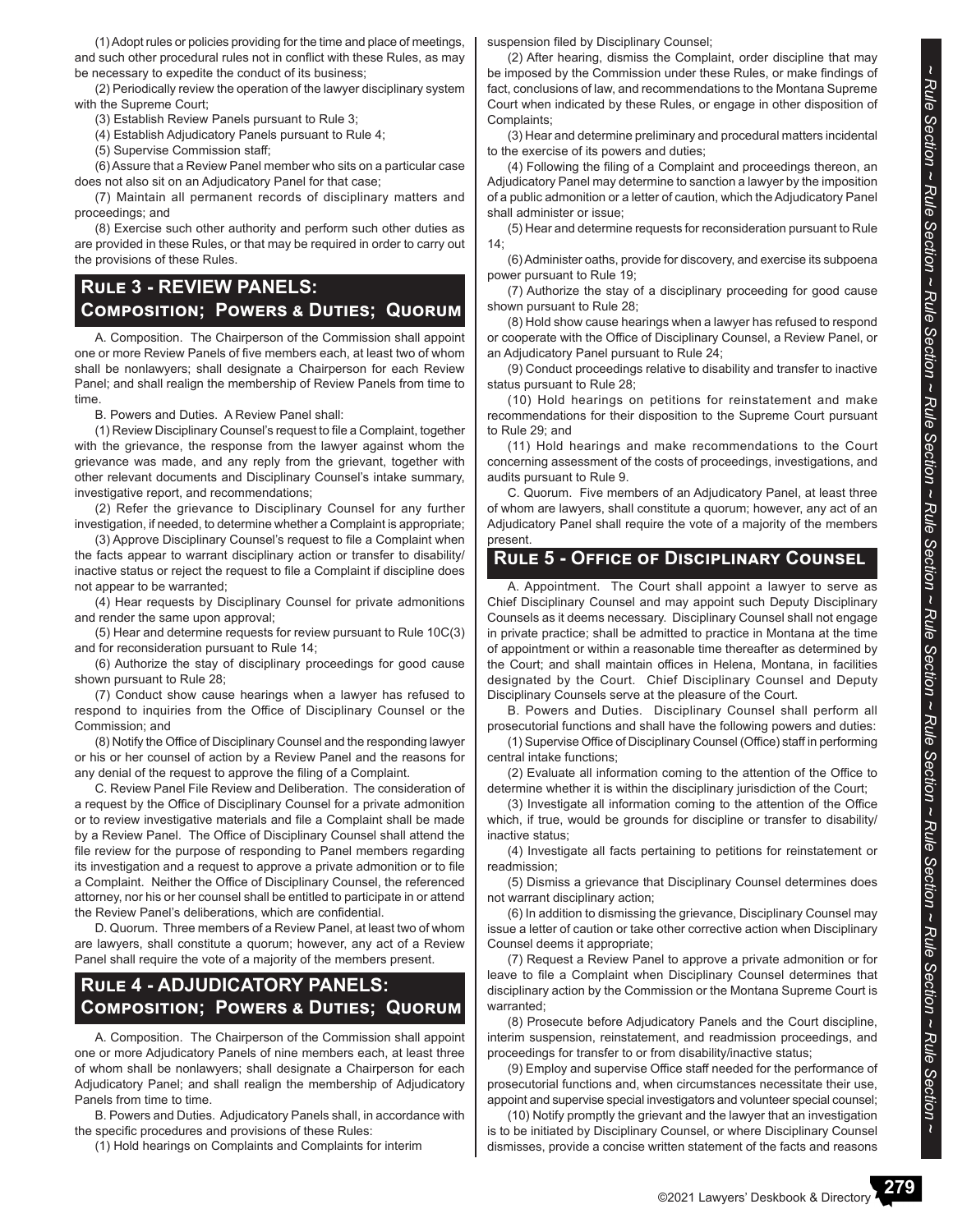a matter has been dismissed;

(11) Develop written guidelines for determining which matters fail to allege facts that would constitute grounds for disciplinary action;

(12) Request the Clerk of the Supreme Court to notify each jurisdiction in which a lawyer is admitted of a transfer to or from disability/inactive status, reinstatement, readmission, or any public discipline imposed in this state;

(13) Whenever costs have been assessed against a lawyer by the Supreme Court, assemble and serve on the lawyer an itemized list of the costs of proceedings, investigations, and audits;

(14) Seek reciprocal discipline when informed of any public discipline imposed in any other jurisdiction;

(15) Forward a certified copy of the judgment of conviction to the disciplinary office in each jurisdiction in which a lawyer is admitted when the lawyer is convicted of a serious crime (as hereinafter defined) in this state;

(16) Maintain permanent records of discipline and disability matters and compile statistics to aid in the administration of the system;

(17) Prepare an annual budget for the Office and submit it to the Board of Trustees of the State Bar of Montana for review;

(18) Make reasonable and necessary expenditures pursuant to the reviewed budget to perform the duties of the Office;

(19) Supervise and direct Office staff and operations;

(20) Prepare and submit to the Court recommendations concerning the annual assessment of Bar members; and

(21) Make recommendations to the Court about the lawyer regulation system.

C. Prohibited Activities. Disciplinary Counsel shall not have authority to render advisory ethics opinions, either orally or in writing, or to impose any form of discipline on a lawyer.

#### **Rule 6 - Costs and Expenses; Fiscal Reviews and Audits**

A. Office of Disciplinary Counsel. The costs and expenses of the Office of Disciplinary Counsel shall be paid from an annual assessment of active members of the State Bar of Montana and of nonmembers admitted to practice under the Montana State Bar pro hac vice rules. The Supreme Court shall determine the amount of the annual member assessment.

B. Commission on Practice. The costs and expenses of the Commission shall be paid from legislatively appropriated public funds.

C. Fiscal Reviews and Audits. The Court may direct fiscal reviews and audits of the components of the lawyer regulation system.

#### **Rule 7 - Jurisdiction**

A. Members of the State Bar of Montana. Any lawyer admitted to practice law in this jurisdiction, including any formerly admitted lawyer with respect to acts committed prior to resignation, suspension, disbarment, or transfer to inactive status, or with respect to acts subsequent thereto which amount to the practice of law or constitute a violation of these Rules, of the Montana Rules of Professional Conduct, or of the conditions of the order of discipline or transfer, is subject to the disciplinary jurisdiction of the Montana Supreme Court and the Commission.

B. Other Attorneys. Any lawyer specially admitted by a Montana court for a particular proceeding, appearing by pleading or otherwise in any judicial or administrative proceeding in Montana, and any lawyer not admitted in this jurisdiction who practices law or renders or offers to render any legal services in this jurisdiction, is subject to the disciplinary jurisdiction of the Supreme Court of Montana and the Commission for conduct pertaining to his or her practice of law in Montana.

C. Disciplined or Resigned Attorneys. If a lawyer is suspended, disbarred, or resigns as a member of the State Bar of Montana, or the lawyer's special admission or appearance in any judicial proceeding in Montana has terminated, the lawyer remains subject to disciplinary proceedings for conduct occurring prior to the effective date of the suspension, disbarment, resignation, or termination, or for conduct that violates the order of discipline.

D. Grounds Cumulative. The grounds for disciplinary jurisdiction enumerated herein are in addition to those set forth in Rule 8.5, Montana Rules of Professional Conduct.

#### **Rule 8 - Grounds for Discipline**

A. Reasons for Discipline. Discipline may be imposed for any of the following reasons:

(1) Acts or omissions by a lawyer, individually or in concert with any other person or persons, which violate the Rules of Professional Conduct or the disciplinary rules adopted from time to time by the Supreme Court;

(2) Any act committed by an attorney contrary to the highest standards of honesty, justice, or morality, including but not limited to those outlined in Title 37, chapter 61, parts 3 and 4, MCA, whether committed in such attorney's capacity as an attorney or otherwise;

(3) Conduct which results in conviction of a criminal offense;

(4) Conduct which results in lawyer discipline in another jurisdiction;

(5) Violation of the terms of any discipline or disciplinary order;

(6) Failure to promptly and fully respond to an inquiry from Disciplinary Counsel, an investigator, or the Commission, or failure to justify such refusal or nonresponse; or

(7) Willful contempt of court or of the Commission and failure to purge the contempt.

B. Relationship to Criminal Proceedings. Acquittal of a charge of crime, plea bargain, conviction of a lesser crime, or dismissal of a charge of crime after deferred imposition of sentence shall not constitute a bar to lawyer discipline for that act, nor shall conviction in a criminal proceeding be a condition precedent to the institution of disciplinary proceedings for that act.

### **Rule 9 - Discipline and Sanctions**

A. Forms of Discipline. Discipline may take one or more of the following forms:

(1) Disbarment. "Disbarment" means the unconditional termination of any privilege to practice law in this state and, when applied to any attorney not admitted to practice law in this state, means the unconditional exclusion from the admission to or the exercise of any privilege to practice law in this state.

(2) Suspension from the practice of law for a definite period of time or for an indefinite period of time with a fixed minimum term. "Suspension" means the temporary or indefinite termination of the privilege to practice law in this state and, when applied to any attorney not admitted to practice law in this state, means the temporary or indefinite exclusion from the admission to or the exercise of any privilege to practice law in this state.

(3) Public censure. Public censure declares the conduct of the lawyer improper but does not limit the lawyer's right to practice.

(4) Private admonition or a letter of caution. A private admonition by a Review Panel and a letter of caution are non-public forms of discipline. They should be imposed only in cases of minor misconduct or a technical violation of the Montana Rules of Professional Conduct when there is little or no injury to the public, the legal system, or the profession, and when there is little likelihood of repetition by the lawyer. A private admonition and a letter of caution are instructive, to inform the lawyer that his or her conduct is unethical but does not unnecessarily stigmatize a lawyer from whom the public needs no protection. Private admonitions may be delivered orally by a Review Panel of the Commission or in a writing. Private admonitions given orally are not recorded and, if given in writing, are not retained in the Commission's files. A private admonition and a letter of caution do not limit the lawyer's right to practice.

(5) Public Admonition. An admonition by an Adjudicatory Panel is a public reprimand that declares the conduct of the lawyer in violation of the Montana Rules of Professional Conduct. Admonitions may be delivered orally by the Commission or in writing. Oral public admonitions are not recorded and no record is made of the content of a written public admonition. The fact a public admonition was delivered is a part of an attorney's disciplinary record.

(6) Probation. Probation allows a lawyer to practice under specified conditions and can be imposed alone or in conjunction with an admonition or a suspension or as a condition of readmission. A lawyer against whom disciplinary proceedings are pending may be placed on probation by the Supreme Court or, with the lawyer's concurrence, by an Adjudicatory Panel. The probation shall be for such time and upon such terms and conditions as are determined appropriate in the case. Discipline may be imposed for violation of any of the terms and conditions of such probation, including failure to satisfy completion of a diversion, mentoring, or treatment program.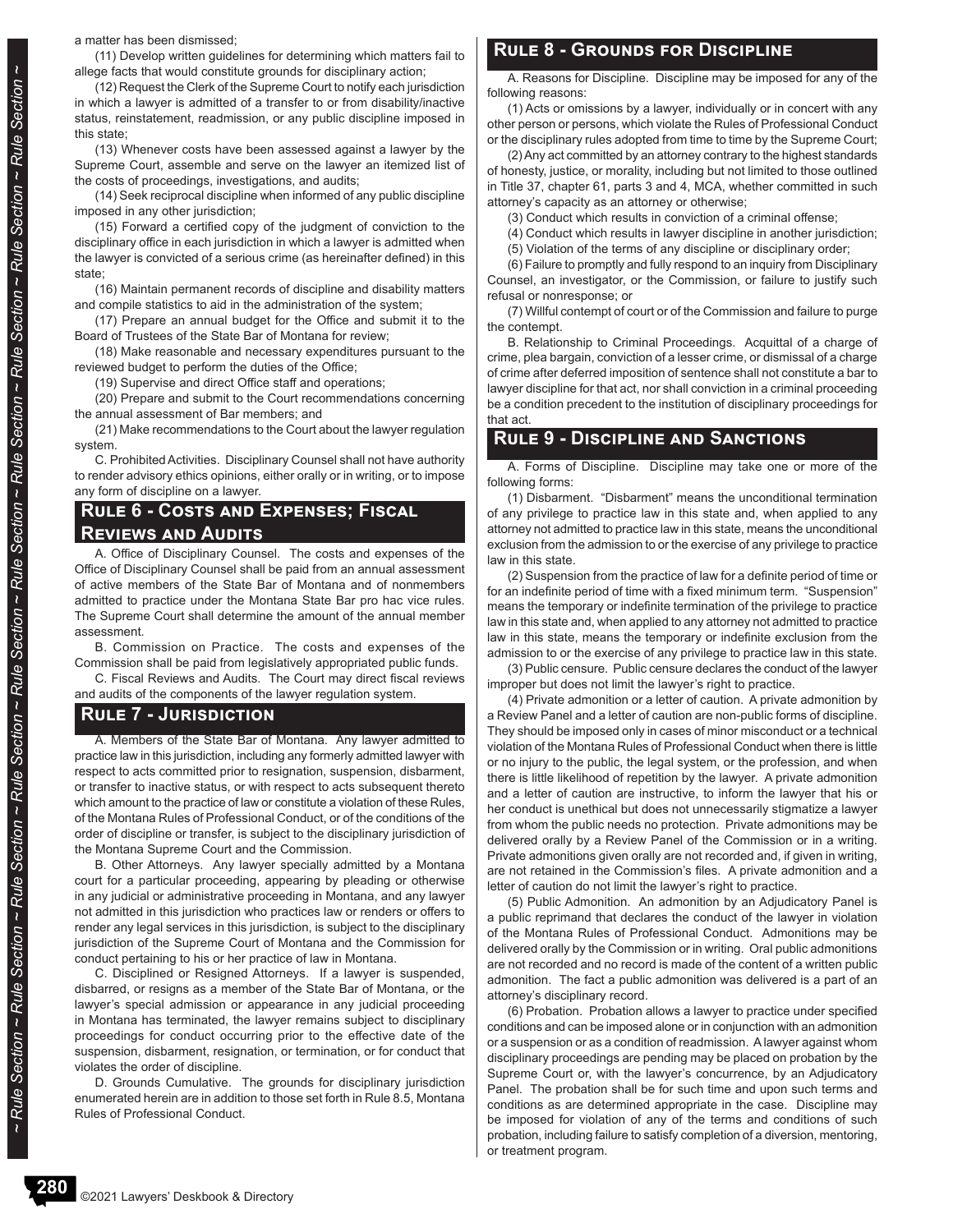(7) Interim suspension pending final determination of discipline.

B. Discipline Criteria. The following factors shall be considered in determining discipline to be recommended or imposed:

(1) The gravity and nature of the duty violated, including whether the duty is owed to a client, to the public, to the legal system, or to the profession;

(2) The lawyer's mental state;

- (3) The actual or potential injury caused by the lawyer's misconduct;
- (4) The existence of aggravating or mitigating factors; and
- (5) The existence of prior offenses.
- Aggravating factors include but are not limited to:
- (a) dishonest or selfish motive;
- (b) a pattern of misconduct;
- (c) multiple offenses;

(d) bad faith obstruction of the disciplinary proceeding by intentionally failing to comply with rules or orders of the disciplinary agency;

(e) submission of false evidence, false statements, or other deceptive practices during the disciplinary process;

(f) refusal to acknowledge wrongful nature of conduct;

(g) vulnerability of victim;

(h) substantial experience in the practice of law;

(i) indifference to making restitution; and

(j) illegal conduct, including that involving the use of controlled substances.

Mitigating factors include but are not limited to:

(a) absence of a prior disciplinary record;

(b) absence of a dishonest or selfish motive;

(c) personal or emotional problems;

(d) timely good faith effort to make restitution or to rectify consequences of misconduct;

(e) full and free disclosure to the Office of Disciplinary Counsel or cooperative attitude toward proceedings;

(f) inexperience in the practice of law;

(g) character or reputation;

(h) physical or mental disability or impairment;

(i) interim rehabilitation;

(j) delay in disciplinary proceedings;

(k) imposition of other penalties or sanctions;

(l) remorse; and

(m) remoteness of prior offenses.

C. Sanctions. The following non-exclusive and cumulative sanctions may be imposed in connection with a form of discipline:

(1) Restitution to persons financially injured;

(2) Disgorgement of any fees and costs earned or claimed;

(3) Reimbursement to the Lawyers' Fund for Client Protection;

(4) Assessment of the cost of proceedings, investigations, and audits;

(a) Whenever costs of proceedings are assessed by the Supreme Court or the Commission as part of the discipline imposed upon a lawyer, Disciplinary Counsel shall assemble and serve upon the lawyer an itemized list of those costs. The lawyer shall then have ten days thereafter in which to file written objections with the Commission and, if so desired, request a hearing before an Adjudicatory Panel on whether the amount of such costs is reasonable and necessary.

(b) An Adjudicatory Panel shall thereafter recommend an amount of costs to be imposed, and shall file its recommendation with the Supreme Court, which shall then issue an appropriate order assessing costs.

(5) Probation; and

(6) Other requirements the Commission or the Montana Supreme Court deems consistent with the purposes of lawyer sanctions.

D. Procedure for Discipline for Willful Contempt of Court or the Commission and Failure to Purge the Contempt. Upon receipt of a certified copy of an order of contempt that has become final, the Supreme Court may, in its discretion, issue an order to show cause why the lawyer's license to practice law should not be suspended or other discipline should not be imposed. The lawyer against whom such an order has been entered in district court or by the Commission shall not have the right or opportunity to re-litigate the merits of the contempt order, the right to hearing and due process having been afforded him or her in the district court or before the Commission.

In the alternative, the Supreme Court may direct an Adjudicatory Panel to issue the order to show cause or direct the lawyer to appear before the Adjudicatory Panel. In that event, the Adjudicatory Panel shall make a written recommendation to the Supreme Court regarding suspension of the lawyer's license or other discipline.

An attorney who has been purged of the contempt order may be reinstated to practice law. Prior to reinstatement, the lawyer shall be required to pay the costs of any proceedings before the Commission.

#### II. PROCEDURE

#### **Rule 10 - Office of Disciplinary Counsel Procedure**

A. Central Intake and Evaluation. The Office of Disciplinary Counsel shall perform central intake functions including, but not limited to, the following:

(1) Receive information and grievances regarding a lawyer's alleged misconduct;

(2) Make appropriate referrals regarding information and grievances while assuring that any member of the public who wishes to make a grievance against a lawyer is able to do so;

(3) Provide the grievant access to a packet of written materials containing forms, instructions, and information about Montana's lawyer disciplinary process; and

(4) Receive written grievances on the forms provided.

B. Preliminary Review and Processing of Grievances. The Office of Disciplinary Counsel shall conduct a preliminary review of each written grievance received by the Office and determine whether the grievance involves a matter that is within the disciplinary jurisdiction of the Court.

C. Investigation.

(1) All investigations shall be conducted by or under the authority and direction of Disciplinary Counsel. Upon such investigation as Disciplinary Counsel deems appropriate, he or she may:

 (a)(1) Send the grievance to the lawyer against whom the grievance is made;

(2) Send the lawyer's response to the grievant and, if appropriate, request his or her reply to the lawyer's response;

(3) Prepare an intake summary; and

(4) Conduct an investigation and prepare an investigative report; or

(b) With or without some or all of the process set forth in Rule 10C(1) (a), dismiss the grievance without prejudice where the grievance does not appear to be within the disciplinary jurisdiction of the Court or the facts do not appear to warrant disciplinary action.

(c) Issue a letter of caution to a lawyer, request a Review Panel to approve a private admonition or issue a letter of caution, or take other corrective action when Disciplinary Counsel deems it appropriate. Any such action by Disciplinary Counsel is not disciplinary action.

(2) Notice of Disposition. In the event of a dismissal, Disciplinary Counsel shall give written notice to the grievant and to the lawyer of the dismissal, stating the reasons for the action taken, and advising the grievant of the right to request review of the dismissal.

(3) Request for Review. The grievant may file a written request for review of Disciplinary Counsel's dismissal within 30 days of the notice of disposition pursuant to Rule 10C(2). Disciplinary Counsel's dismissal shall be reviewed by a Review Panel upon the record before it. The Review Panel may approve, disapprove, or modify Disciplinary Counsel's disposition.

A lawyer against whom Disciplinary Counsel determines to take corrective action other than a letter of caution may file a written request for review of Disciplinary Counsel's determination within 30 days after Disciplinary Counsel notifies the lawyer of the corrective action. Disciplinary Counsel's determination shall be reviewed by a Review Panel upon the record before the Review Panel. The Review Panel may approve, disapprove, or modify Disciplinary Counsel's determination as to corrective action.

D. Review Panel Proceeding. Disciplinary Counsel shall:

(1) Request leave of a Review Panel to approve and deliver a private admonition or to file a Complaint; and

(2) Provide additional information to or conduct further investigation at the request of a Review Panel.

E. Adjudicatory Panel Proceeding. Disciplinary Counsel shall:

(1) Draft and prosecute Complaints and Complaints proposing interim suspension before an Adjudicatory Panel, represent the Office of Disciplinary Counsel in appeals from Adjudicatory Panel decisions or recommendations and in other disciplinary matters that come before the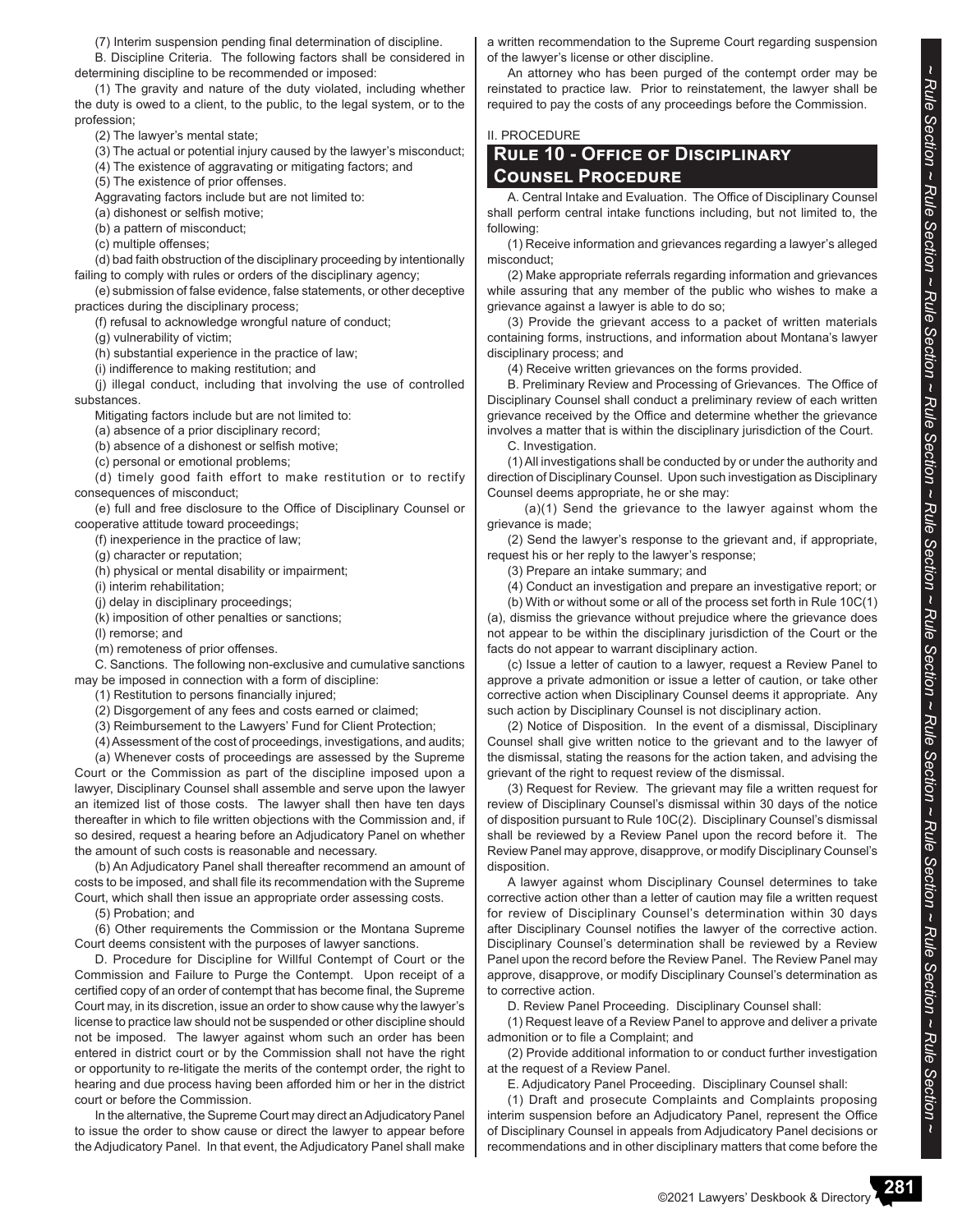Commission, the Montana Supreme Court, or other courts;

(2) Recommend discipline or other disposition of a case to an Adjudicatory Panel;

(3) Conduct and respond to discovery pursuant to Rule 19; and

(4) Investigate a petition for reinstatement and present relevant evidence at an Adjudicatory Panel hearing on the petition.

### **Rule 11 - Limitation on Time to Bring Complaint**

A. Time Limit for filing a Complaint. Except as otherwise provided in these rules, from the time the alleged misconduct giving rise to the inquiry or grievance is discovered or, with due diligence, should have been discovered, a Complaint must be filed within six years from the date of the alleged misconduct.

B. When Violation Occurs. A Rule of Professional Conduct is violated when every element of a violation has occurred. If the violation is a continuing offense, the violation occurs when the offensive conduct ends.

C. Tolling. The six-year limit is tolled during the period:

(1) The lawyer represents the grievant, the grievant's family member, or the grievant's business or employer;

(2) The grievant is a minor, or is physically or mentally incapacitated;

(3) Civil, criminal, or administrative investigations or proceedings based on the same acts or circumstances as the violation are pending with any governmental agency, court, or tribunal;

(4) The lawyer conceals facts about the violation;

(5) The lawyer fails to cooperate with an investigation of the violation; (6) The lawyer makes false or misleading statements to the Office of Disciplinary Counsel concerning the violation; or

(7) The disciplinary investigation or proceeding is abated under Rule 28.

D. Rule of Repose. Except as provided in subsection 11E, notwithstanding any tolling under subsection 11C, a Complaint may not be filed more than 10 years after the date of the alleged misconduct.

E. Exceptions. There shall be no limit on the time to file a Complaint for:

(1) Any alleged misconduct based upon a plea of guilty to a felony, with or without a reference to an Alford or a nolo contendere plea, or upon conviction of a felony; or

(2) Any alleged misconduct that constitutes a felony, without regard to whether the lawyer is charged, prosecuted, or convicted of a crime for the conduct.

### **Rule 12 - Filing, Service, and Formal Case Procedures**

A. Complaint and Citation. When a Review Panel has granted the Office of Disciplinary Counsel leave to file a Complaint against a respondent lawyer:

(1) Disciplinary Counsel shall file a Complaint with the Clerk of the Supreme Court and shall furnish a copy to the Commission;

(2) The Complaint shall set forth the charges with sufficient clarity and particularity as to inform the lawyer of the alleged misconduct;

(3) The Complaint shall be signed by Chief Disciplinary Counsel or Deputy Disciplinary Counsel but need not be verified; and

(4) The Clerk of the Supreme Court shall issue a citation that, together with a copy of the Complaint, shall be served on the lawyer. The citation shall require the lawyer to file a written Answer to the Complaint with the Clerk of the Montana Supreme Court within twenty-one days and indicate that a failure to file an Answer within the time prescribed may subject the attorney to default as provided by Rule 12C(2).

B. Service.

(1) Service of Complaint. Service upon the lawyer of a Complaint shall be made by personal service as provided in Rule 4, Montana Rules of Civil Procedure, or by registered or certified mail to the last address that the lawyer provided to the State Bar of Montana. If service is made by registered or certified mail, service is deemed complete upon mailing.

(2) Service of Other Papers. Excepting the Complaint and Answer, service of all other pleadings, papers, or notices required by these Rules shall, unless otherwise provided by these Rules, be made in accordance with Rule 5, Montana Rules of Civil Procedure, and shall be filed with the Commission. The Commission shall maintain a docket record of all documents filed with it.

C. Answer.

(1) The lawyer shall furnish a copy of the Answer to the Commission at the time of filing with the Montana Supreme Court and service on Disciplinary Counsel.

(2) If the lawyer fails to file an Answer within the prescribed time, the allegations in the Complaint shall be deemed admitted and an Adjudicatory Panel to which the case has been assigned shall conduct a hearing to make findings of fact, conclusions of law, and impose discipline the Commission is authorized to order or make a recommendation to the Supreme Court for discipline or other disposition of the case.

(3) Absent good cause and entry of an order by the Commission, an Answer may not include motions under Rules 9, 11, 12, 13, or 14 of the Montana Rules of Civil Procedure.

(4) Amended and supplemental pleadings before the Commission shall be governed by Rule 15, Montana Rules of Civil Procedure.

D. Hearing, Findings, Conclusions, and Disposition or Recommendation.

(1) If the lawyer files an Answer, the Commission shall consult with Disciplinary Counsel and counsel for the respondent lawyer or, if not represented, the respondent, to determine a hearing date before an Adjudicatory Panel. The Commission shall file and serve upon Disciplinary Counsel, the lawyer, and the lawyer's counsel, if any, a notice of hearing setting forth the date, time, and place of hearing, which notice shall be served upon said persons at least twenty days in advance thereof. The lawyer is entitled to be represented by counsel, to cross-examine witnesses, and to present evidence. The hearing shall be recorded.

(2) In the conduct of a hearing, the Chairperson of an Adjudicatory Panel shall have authority to rule on all motions, objections, and other matters presented in connection with the hearing. Except as may otherwise be provided herein, and except as an Adjudicatory Panel Chairperson may determine in the interests of justice and fairness, hearings in disciplinary proceedings shall be conducted in accordance with the Montana Rules of Civil Procedure and the Montana Rules of Evidence.

(3) Following the hearing, an Adjudicatory Panel shall make findings of fact, conclusions of law, and a recommendation to the Supreme Court for discipline or other disposition of the case.

### **Rule 13 - Adjudicatory Hearings; Public Admonitions (Abrogated)**

### **Rule 14 - Request for Review by Grievant of a Review Panel's Decision**

A. Dismissal of Grievance. Upon review of Disciplinary Counsel's dismissal of a grievance pursuant to Rule 10C(3), if a Review Panel affirms the dismissal, Disciplinary Counsel shall notify the grievant in writing that the grievant may, within thirty days of the date on which the notice was sent, request, in writing to the Supreme Court, review of the disposition by the Supreme Court.

B. Review Discretionary. The Supreme Court may, in its sole discretion, review the Panel's disposition.

### **Rule 15 - Ex Parte Communications Prohibited**

Disciplinary Counsel, Disciplinary Counsel staff, members of Review or Adjudicatory Panels, the Commission, Commission staff, and the Supreme Court shall not communicate ex parte between or among themselves or with others regarding the merits of a pending or impending investigation or a disciplinary proceeding except as permitted by the Rules for Lawyer Disciplinary Enforcement. Communications for purposes of scheduling, administration, and procedural matters shall not be prohibited but shall be conducted to assure fairness to all parties.

In the event a Commission member is a potential or an actual witness in a matter to come before the Commission, this Rule does not prevent such person from cooperating with the Office of Disciplinary Counsel and the respondent in their investigation, prosecution, and defense of any claimed ethical violations.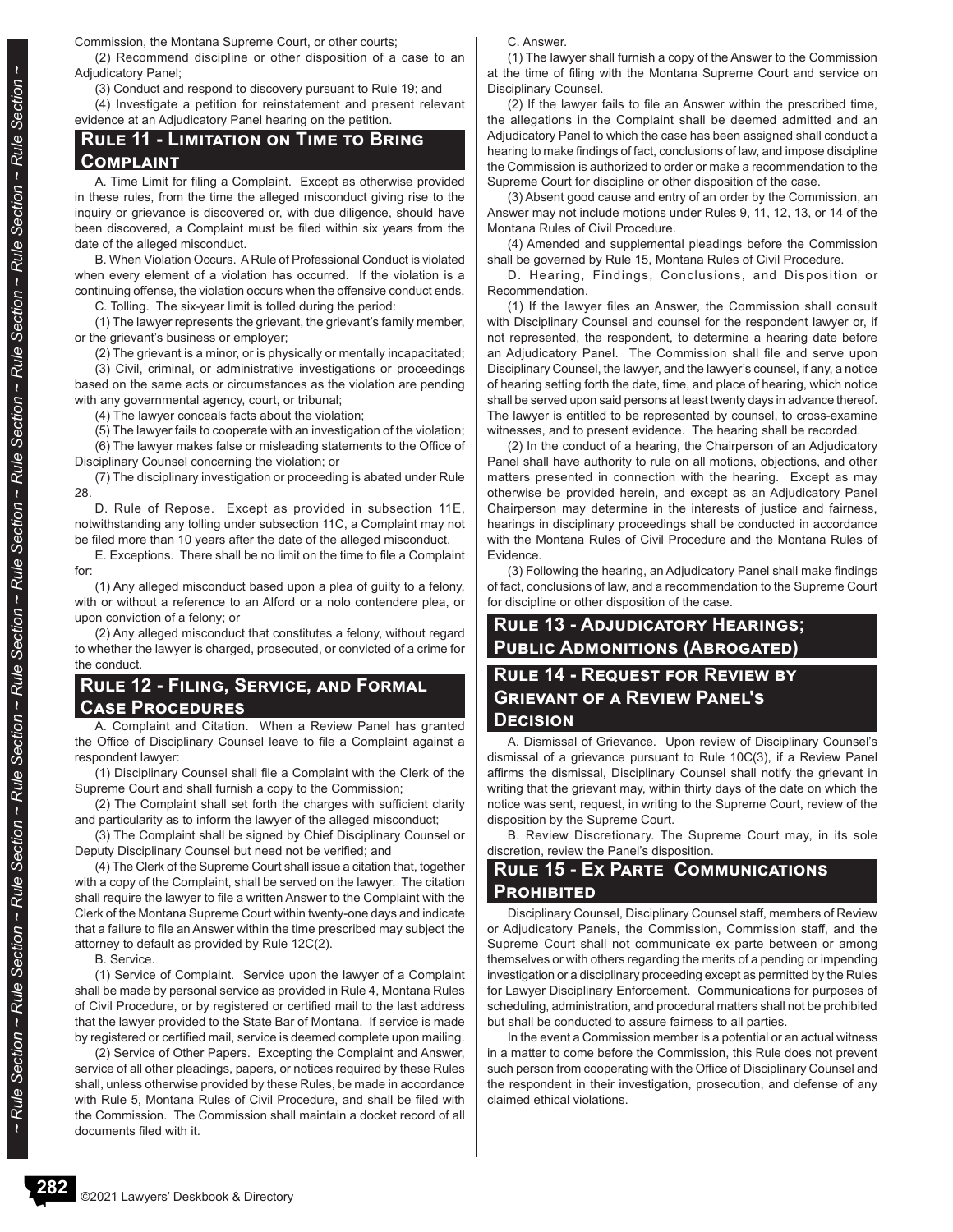### **Rule 16 - Review By the Supreme Court After Contested Case Hearing**

After service of a copy of the Commission's findings of fact, conclusions of law, and recommendation, a party shall have thirty days from date of service within which to file with the Supreme Court objections to the findings of fact, conclusions of law, and recommendation. The objecting party shall serve upon the opposing party a copy of any such objections. The opposing party shall have thirty days after date of service of such objections within which to file with the Court a written brief in opposition to such objections. A copy of such brief shall be served upon the objecting party. The Supreme Court may, in its discretion, set the matter for oral argument. In the event objections are not filed, the matter shall be deemed submitted at the expiration of the time for filing objections. The Supreme Court shall consider the matter, issue its written decision, and impose such discipline, if any, as it considers appropriate. The Supreme Court may consider a petition for rehearing in accordance with the provisions of M. R. App. P. 20.

#### **Rule 17 - Privileged Communications and Immunity**

A. Privileged Communications. Communications or grievances, oral or written, to or from the Commission and Office of Disciplinary Counsel, and testimony given in the proceedings, are privileged. Evidence thereof is inadmissible in any lawsuit against any grievant, witness, Commission member, Commission staff, Disciplinary Counsel, Office of Disciplinary Counsel staff, investigator, special counsel, or other person employed or retained by the Office of Disciplinary Counsel. Waiver, if any, of such privilege by voluntary disclosure by a grievant or witness shall be determined under Rule 503, Montana Rules of Evidence.

B. Immunity from Civil Suit. Members of the Commission, Commission staff, Disciplinary Counsel, Office of Disciplinary staff, investigators, special counsel, any other person employed or retained by the Commission or the Office of Disciplinary Counsel to represent it in Commission matters, staff members, and persons acting for the Commission or the Office of Disciplinary Counsel shall be immune from suit for any conduct undertaken in good faith in the course of their official duties under these Rules. All of said persons are deemed officers and/ or agents of the Court for all purposes mentioned in these Rules.

C. Immunity from Criminal Prosecution. Upon application of Disciplinary Counsel or the Commission and after reasonable notice to and written consent from the appropriate county attorney(s), the Supreme Court may order that a witness cannot be prosecuted or subjected to any penalty or forfeiture other than a prosecution or action for perjury or contempt, for or on account of any transaction, matter, or thing concerning which the witness testified or produced in a lawyer disciplinary proceeding.

### **Rule 18 - Service [Abrogated]**

### **Rule 19 - Oaths, Subpoena Power and Discovery**

A. Oaths. Any member of the Commission or other person authorized by law may administer oaths and affirmations in matters pending before the Commission, but subpoenas may only be issued on approval of the chairperson of the Commission or the Chair of an Adjudicatory Panel.

B. Investigative Subpoenas.

(1) Before a Complaint has been filed, the chair of the Commission or of an Adjudicatory Panel may cause subpoenas to be issued commanding the persons to whom they are directed to produce books, records, papers, documents, and other objects as may be necessary and proper to the investigation.

(2) An investigative subpoena may be issued upon the affidavit of Disciplinary Counsel showing good cause to believe that:

(a) the lawyer who is the subject of the investigation, or the person from whom information is sought, has failed to cooperate with Disciplinary Counsel's request for information in connection with that investigation;

(b) a violation of the Rules of Professional Conduct or these Rules has been committed; and

(c) the information relative to the commission of that violation is in the possession of the person or institution to whom the subpoena is directed.

(3) The lawyer who is the subject of the investigation need not be given advance notice of the investigative subpoena. Upon execution of the investigative subpoena and return of service, Disciplinary Counsel shall provide a copy of the investigative subpoena to the lawyer who is the subject of the investigation.

C. Subpoenas for Deposition or Hearing. After a Complaint has been filed, any member of the Commission may, at the request of Disciplinary Counsel or the lawyer, compel, by subpoena or order, the attendance of witnesses and the production of pertinent books, papers, and documents. A copy of the subpoena must be served on the opposing party at the time return of service is filed with the Commission.

D. Enforcement of Subpoenas. Any person subpoenaed or ordered to appear and give testimony, or to produce pertinent books, papers, or documents, who fails or refuses to appear or to produce such books, papers, or documents, or any person having been sworn to testify, who refuses to answer any proper questions, may, upon request of the Office of Disciplinary Counsel or upon determination by the Chairperson, be cited for contempt. The Supreme Court may, upon proper application, also enforce the attendance of any witness and the production of any documents subpoenaed as well as hear proceedings based upon a finding of contempt by the Commission.

E. Subpoena Pursuant to Law of Another Jurisdiction. Whenever a subpoena is sought in Montana pursuant to the law of another jurisdiction for use in lawyer disciplinary or disability proceedings or investigations, and where the issuance of the subpoena has been duly approved under the law of the other jurisdiction, the chairperson of the Commission, upon request of Disciplinary Counsel (in a case where the request is by the disciplinary authority of the foreign jurisdiction) or an attorney admitted to practice in this jurisdiction (in a case where the request is by a respondent in a proceeding in the foreign jurisdiction), may issue a subpoena as provided in this section to compel the attendance of witnesses and production of documents in the county where the witness resides or is employed or elsewhere as agreed by the witness. Service, enforcement, or challenges to this subpoena shall be as provided in these Rules.

F. Challenging Subpoena. Any challenge to the validity of a subpoena issued under this Rule shall be heard and determined by the chairperson of the Commission or, in his or her absence, the vice-chairperson or executive secretary, subject to review by the Supreme Court, at the request of Disciplinary Counsel or the lawyer. Upon a determination that an investigative subpoena issued under Rule 19B was improper or overly broad, any information improperly obtained through the subpoena must not be used as evidence in any disciplinary proceeding against the lawyer who is the subject of the investigation unless such evidence is otherwise lawfully obtained.

G. Discovery. Disciplinary Counsel and the lawyer shall be afforded reciprocal discovery. Disputes concerning the scope and other aspects of discovery shall be determined by the chairperson, or in his or her absence the vice-chairperson, of the Adjudicatory Panel.

H. Witnesses and Fees. Witness fees and mileage shall be the same as provided by law for witnesses in civil actions in the district courts of the state of Montana.

### **Rule 20 - Access to Disciplinary Information**

A. Confidentiality. All disciplinary information provided to the Office of Disciplinary Counsel and proceedings before the Commission prior to the filing of a Complaint with the Clerk of the Supreme Court shall be confidential, except that Disciplinary Counsel may disclose information if:

(1) The respondent has waived confidentiality;

(2) The proceeding is based upon allegations that include either the conviction of a crime or reciprocal discipline;

(3) The proceeding is based upon allegations that have become generally known to the public;

(4) There is a need to notify another person or organization, including the Lawyers' Fund for Client Protection Board, the Commission on Character and Fitness, other lawyer disciplinary agencies, law enforcement agencies, and the Montana Lawyer Assistance Program, in order to protect the public, the administration of justice, or the legal profession, unless Disciplinary Counsel reasonably determines that disclosure would hinder an ongoing investigation or prosecution, infringe upon the privacy interests of a reporting or other third party, or constitute an unduly broad or burdensome request; or,

(5) There is a need to disclose information to third parties while

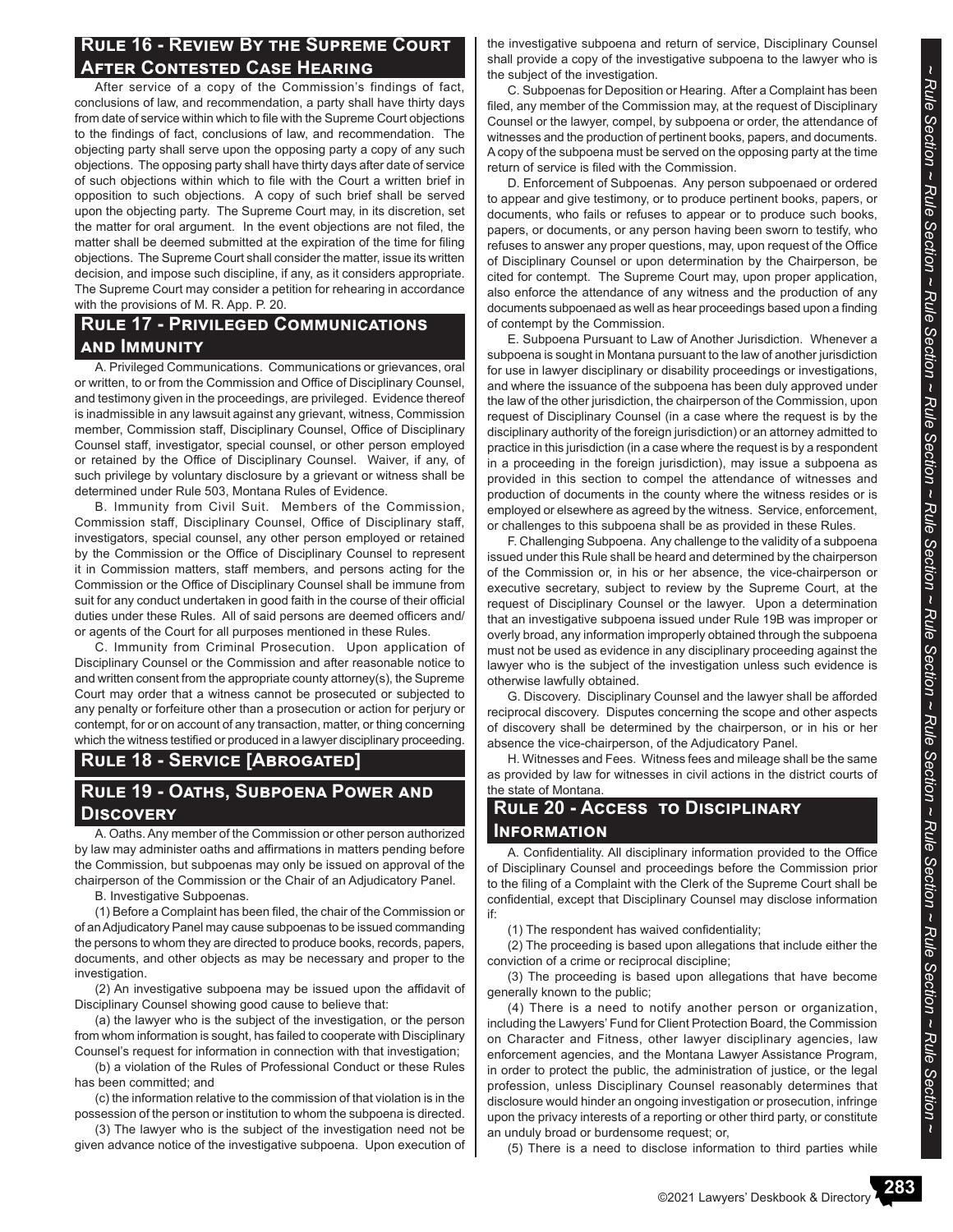investigating a grievance.

B. Public Information. Upon the filing of a Complaint with the Clerk of the Supreme Court in a disciplinary matter, or upon the filing with the Clerk of the Supreme Court of a petition for reinstatement, the proceedings before the Commission and pleadings and other documents filed with the Clerk or Commission shall be public except for:

(1) Deliberations and minutes of the Commission;

(2) Information or proceedings with respect to which an Adjudicatory Panel or the Supreme Court has issued a protective order;

(3) Conditional admissions and affidavits of consent submitted pursuant to Rule 26 of these Rules until, and if, approved by the Court or, if applicable, an Adjudicatory Panel, and public discipline is imposed; and

(4) Hearings conducted pursuant to Rule 26 of these Rules.

C. Admissibility in Other Proceedings. The conclusions, opinions, and recommendations of Disciplinary Counsel or any investigator or special counsel acting on behalf of the Office of Disciplinary Counsel while acting in those capacities are not relevant or admissible for any purpose in any quasi-judicial or judicial forum, exclusive of the Commission on Practice and the Montana Supreme Court in a disciplinary action.

#### **Rule 21 - Dissemination of Disciplinary Information**

Notice of Discipline Imposed. The Clerk of the Supreme Court shall cause copies of orders and notices of transfer to disability/inactive status, public admonition or censure, suspension, disbarment, and reinstatement to be given to the Clerks of all of the District Courts of the State of Montana, all of the District Judges of the State of Montana, the Clerk of the Federal District Court for the District of Montana, the Clerk of the Circuit Court of Appeals of the Ninth Circuit, the Chairperson of the Commission, and the Executive Director of the State Bar of Montana, or as the Supreme Court otherwise may direct.

#### **Rule 22- Additional Rules of Procedure**

A. Proceedings Governed by Rules of Civil Procedure. Except as otherwise inconsistent with these Rules, the Rules of Civil Procedure of the State of Montana apply in disciplinary cases.

B. Standard of Proof. Allegations in a Complaint and grounds for reinstatement shall be established by clear and convincing evidence.

C. Burden of Proof. The burden of proof in proceedings seeking discipline is on Disciplinary Counsel. The burden of proof in reinstatement proceedings is on the person seeking reinstatement.

D. Availability of Hearing Transcript. A copy of the record of a public hearing shall be made available to any person at his or her expense on request made to the Commission.

E. Related Pending Litigation. After the filing of a Complaint, disciplinary proceedings shall not be delayed because of substantial similarity to the material allegations of pending criminal or civil litigation. The chairperson of an Adjudicatory Panel in his or her discretion may, upon request of a party, authorize a stay for good cause shown, but only after notice and opportunity to be heard.

F. Delay Caused by Grievant. Neither withdrawal of an informal grievance by a grievant, nor a settlement, nor a compromise between the grievant and the lawyer, nor restitution by the lawyer shall, in itself, justify abatement of the processing of any grievance.

G. Effect of Time Limitations. Except as is otherwise provided in these Rules, time is directory and not jurisdictional. Failure to observe prescribed time intervals may result in sanctions against the violator but does not justify abatement of any disciplinary investigation or proceeding.

H. Grievances Against Commission Members. Allegations of grounds for discipline against lawyer members of the Commission shall be processed in the same manner as allegations against nonmembers of the Commission; provided, however, that the Commission member against whom such allegations are made shall be disqualified from participating in any manner as a Commission member with respect to that matter.

I. Dismissed Grievances. A grievance that has been dismissed, or upon which no disciplinary action is taken or recommended, shall be expunged from Commission and Disciplinary Counsel records and, for all purposes, shall be considered as null, void, and nonexistent.

#### **Rule 23 - Lawyers Convicted of a Criminal Offense**

A. Transmittal of Certificate of Conviction. The clerk or other official of any court in this state in which a lawyer subject to the disciplinary jurisdiction of the Supreme Court has been convicted of a criminal offense shall, within thirty days of the date of conviction, transmit a certificate of conviction to the Supreme Court, Disciplinary Counsel, and the Commission on Practice.

B. Procedure on Receipt of Certificate of Conviction. Upon receipt of the certificate of conviction, the Supreme Court, either on its own motion or on that of Disciplinary Counsel, shall determine whether the criminal offense is one which affects the lawyer's ability to practice law. If the Court determines that the lawyer was found guilty of a criminal offense that affects the lawyer's ability to practice law, the Supreme Court shall enter an order immediately suspending the lawyer from the practice of law pending final disposition of a disciplinary proceeding predicated upon the conviction. The Supreme Court shall in the same order direct Disciplinary Counsel to prepare and file a Complaint against the lawyer predicated upon the conviction. If the criminal offense does not involve the lawyer's ability to practice law, the Supreme Court shall enter an order to that effect and, thereafter, the matter shall be processed like any other information coming to the attention of the Commission. The Court need not give notice to the lawyer, nor shall a hearing be required prior to its determination of whether the criminal offense of which the lawyer was convicted was one which affects the lawyer's ability to practice law, nor shall a hearing be required prior to the Supreme Court's entering an interim order of suspension. A copy of any order entered pursuant to this Rule shall be served upon the lawyer, Disciplinary Counsel, and the Commission. Upon good cause shown, the Court may in the interest of justice set aside or modify the interim suspension; however, the interim suspension may not be set aside solely by reason of a pending appeal of the conviction to the Supreme Court, to another tribunal, or because of a motion for a new trial.

C. Proceedings After a Conviction. The sole issue to be determined in the disciplinary proceedings conducted after a lawyer is convicted of a criminal offense which affects the lawyer's ability to practice law shall be the extent of the final discipline to be imposed, provided that a disciplinary proceeding so instituted will not be brought to hearing until all appeals from the conviction are concluded unless the lawyer requests that the matter not be deferred.

D. Certificate of Conviction Conclusive. A certificate of conviction of a lawyer for a criminal offense shall be conclusive evidence of the commission of that crime in any disciplinary proceeding instituted against the lawyer based upon the conviction.

E. Automatic Reinstatement from Interim Suspension Upon Reversal of Conviction. If a lawyer suspended solely under the provisions of paragraph B above demonstrates that the underlying conviction has been reversed or vacated, the order for interim suspension shall be vacated and the lawyer placed on active status. The vacating of the interim suspension will not automatically terminate any proceeding then pending against the lawyer, the disposition of which shall be determined by the Adjudicatory Panel on the basis of the available evidence.

F. Notice to Clients and Others on Interim Suspension. An interim suspension order entered pursuant to this Rule shall constitute a suspension of the lawyer for purposes of Rule 21.

### **Rule 24 - Failure to Respond to the Office of Disciplinary Counsel or the Commission**

If a lawyer subject to the jurisdiction of the Supreme Court should fail or refuse to promptly and fully respond to a grievance or other inquiry communicated to such lawyer in writing by the Office of Disciplinary Counsel or the Adjudicatory or Review Panel before which the matter is pending, the Panel, in addition to other proceedings authorized by these Rules, may direct such lawyer to appear before the Panel and show cause why appropriate discipline or sanction should not be imposed for failure to respond or cooperate. If the matter is pending before a Review Panel, and the lawyer fails to show good cause, the Review Panel shall refer the matter to an Adjudicatory Panel. Notice of such show cause hearing shall be served upon the lawyer and provided to the Office of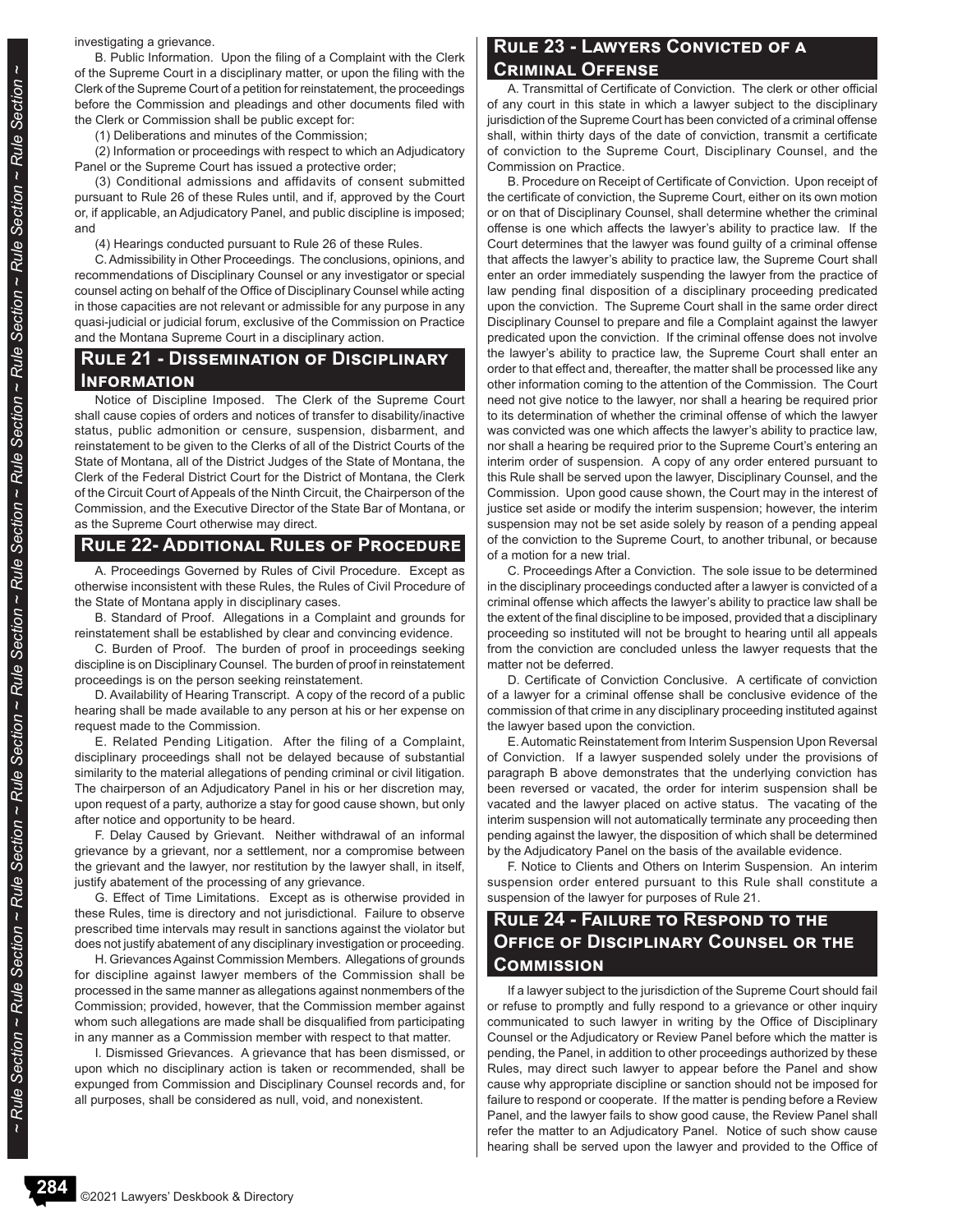Disciplinary Counsel at least twenty days prior to the hearing. If at such hearing the lawyer fails to respond or show a just or reasonable cause for not responding, then in addition to the disciplines and sanctions otherwise provided by these Rules, the Adjudicatory Panel may, upon determination of its appropriateness, recommend to the Supreme Court the immediate interim suspension of such lawyer for a period not to exceed thirty days or recommend other interim discipline.

#### **Rule 25 - Conduct Constituting Threat of Harm to Clients or the Public**

A. Petition for Interim Suspension. Upon receipt of evidence constituting probable

cause that a lawyer subject to the disciplinary jurisdiction of the Supreme Court has committed a violation of the Rules of Professional Conduct or is incapacitated and, in either

case, poses a substantial threat of serious harm to clients or the public, Disciplinary Counsel

may file a petition with the Supreme Court to have the lawyer suspended pending proceedings. The clerk shall send the lawyer a copy of the petition to his or her last known

address.

B. Interim Suspension. Upon review of the petition, the Supreme Court may either deny the petition or direct the lawyer to show good cause, if any, why the lawyer should not be suspended during the pendency of either criminal proceedings or disciplinary proceedings. After providing the lawyer with the opportunity to be heard, the Court may enter an order suspending the lawyer from the practice of law or may order such other action as it deems appropriate.

C. Notice to Clients. A lawyer suspended pursuant to this Rule shall comply with the

notice requirements of Rules 30 and 32.

#### **Rule 26 - Discipline by Consent**

A. Adjudicatory Panel Approval of Tendered Admission.

(1) A lawyer against whom a Complaint has been filed may tender to the Office of Disciplinary Counsel within the time set by scheduling order a conditional admission to the Complaint, addressing all of the alleged rule violations in the Complaint, in exchange for a stated form of discipline.

(2) If accepted by the Office of Disciplinary Counsel, the conditional admission shall be filed and an Adjudicatory Panel shall determine whether to approve or reject it. In the event the tendered admission is not accepted by the Office of Disciplinary Counsel and the Commission, an adjudicatory hearing will be set at the next regular or special hearings session of the Commission.

(3) When a tendered conditional admission is submitted to an Adjudicatory Panel, the tendered conditional admission shall remain confidential until the Supreme Court issues an order approving or modifying an Adjudicatory Panel's recommendation.

(4) The Adjudicatory Panel may either approve or reject the tendered admission. The Adjudicatory Panel may hold a private hearing for the purpose of obtaining information to aid the Adjudicatory Panel in determining whether to approve or reject the tendered admission.

(a) If the tendered admission is approved by the Adjudicatory Panel, such approval shall be final if the stated form of discipline is a letter of caution, a public admonition, probation imposed by an Adjudicatory Panel as provided in Rule 9C of these Rules, or any combination of these forms of discipline, with or without imposition of costs of the proceeding; but, in all other instances, the tendered admission shall be subject to approval or rejection by the Supreme Court.

(b) If the tendered admission is rejected by either the Adjudicatory Panel or the Supreme Court, the admission shall be deemed withdrawn and cannot be used against the lawyer in any subsequent proceedings.

B. Affidavit of Consent. A tendered admission shall include an affidavit stating the lawyer's consent to the discipline and that:

(1) The lawyer's consent is freely and voluntarily tendered, and that the lawyer is not being subjected to coercion or duress, and that the lawyer is fully aware of the implications of submitting the consent;

(2) The lawyer is aware that there has been a Complaint filed against the lawyer, the nature of which the lawyer shall specifically set forth; and

(3) The lawyer acknowledges that the material facts so alleged are true or the lawyer submits his or her consent because he or she knows that if the case proceeded to a hearing, he or she could not successfully defend himself or herself.

The final order of discipline shall be predicated upon the Complaint, the conditional admission, the affidavit, and such other information and evidence to which the Disciplinary Counsel and the lawyer may have stipulated, or which may have been elicited at a private hearing referred to in Rule 26A.

C. Order of Discipline. If the discipline by consent is a form of discipline that may be imposed by the Adjudicatory Panel, the Adjudicatory Panel shall enter the order. In all other instances in which the proposed discipline has been approved, the Supreme Court shall enter the order. The order of discipline by consent shall be filed with the Clerk of the Supreme Court, and a copy thereof shall be served upon the lawyer, the lawyer's counsel, the Commission, Disciplinary Counsel, and the grievant.

D. Confidentiality. All tendered admission proceedings prior to entry of a consent discipline order shall be confidential and subject to the provisions of Rule 20 of these Rules. Upon entry of an order imposing public discipline, the conditional admission and affidavit of consent shall be filed with the Clerk of the Supreme Court and made public.

### **Rule 27 - Reciprocal Discipline and Reciprocal Disability Inactive Status**

A. Office of Disciplinary Counsel to Obtain Order of Discipline or Disability/Inactive Status from Other Jurisdiction. Upon being disciplined or transferred to disability/inactive status in another jurisdiction, a lawyer admitted to practice in Montana shall promptly inform the Office of Disciplinary Counsel of such action. Upon notification that a lawyer subject to the disciplinary jurisdiction of the Supreme Court has been disciplined or transferred to disability/inactive status in another jurisdiction, Disciplinary Counsel shall file a petition, attaching a certified copy of the order, with the Supreme Court.

B. Notice Served Upon the Lawyer. Upon receipt of Disciplinary Counsel's petition, the Court shall issue an order directing the lawyer to inform the Court, within thirty days from the date of service, of any claim by the lawyer predicated upon the grounds set forth in Rule 27D, that the imposition of the identical discipline or transfer to disability/inactive status in the state of Montana would be unwarranted and the reasons therefor. A copy of the order from the other jurisdiction shall be attached to the order.

C. Effect of Stay of Discipline in Other Jurisdiction. In the event the discipline imposed in another jurisdiction has been stayed, any reciprocal discipline imposed in Montana may be deferred until the stay expires.

D. Discipline to be Imposed or Transfer to Disability/Inactive Status. Upon expiration of thirty days from service of the order pursuant to the provisions of Rule 27B, the Supreme Court shall impose the identical discipline or transfer to disability/inactive status unless the lawyer demonstrates, or the Court finds that upon the face of the record from which the discipline was predicated it clearly appears that:

(1) The procedure was so lacking in notice or opportunity to be heard as to constitute a deprivation of due process;

(2) There was such infirmity of proof establishing the misconduct as to give rise to the clear conviction that the Supreme Court could not, consistent with its duty, accept as final the conclusion on that subject;

(3) The imposition of the same discipline by the Supreme Court would result in grave injustice; or

(4) The misconduct established warrants substantially different discipline in the state of Montana.

If the Supreme Court determines that any of those elements exist, it shall enter such other order as it deems appropriate.

E. Conclusiveness of Adjudication in Other Jurisdiction. In all other aspects, a final adjudication in another jurisdiction that a lawyer has been guilty of misconduct or transferred to disability/inactive status shall establish conclusively the misconduct or disability for purposes of proceedings in Montana.

#### **Rule 28 - Disability/Inactive Status**

A. Automatic Transfer to Disability/Inactive Status. The Supreme Court shall enter an order immediately transferring a lawyer to disability/ inactive status upon receipt of a certified copy of a judgment, order, or other appropriate document demonstrating that the lawyer:

(1) Was found to be incapable of assisting in his or her own defense in a criminal action;

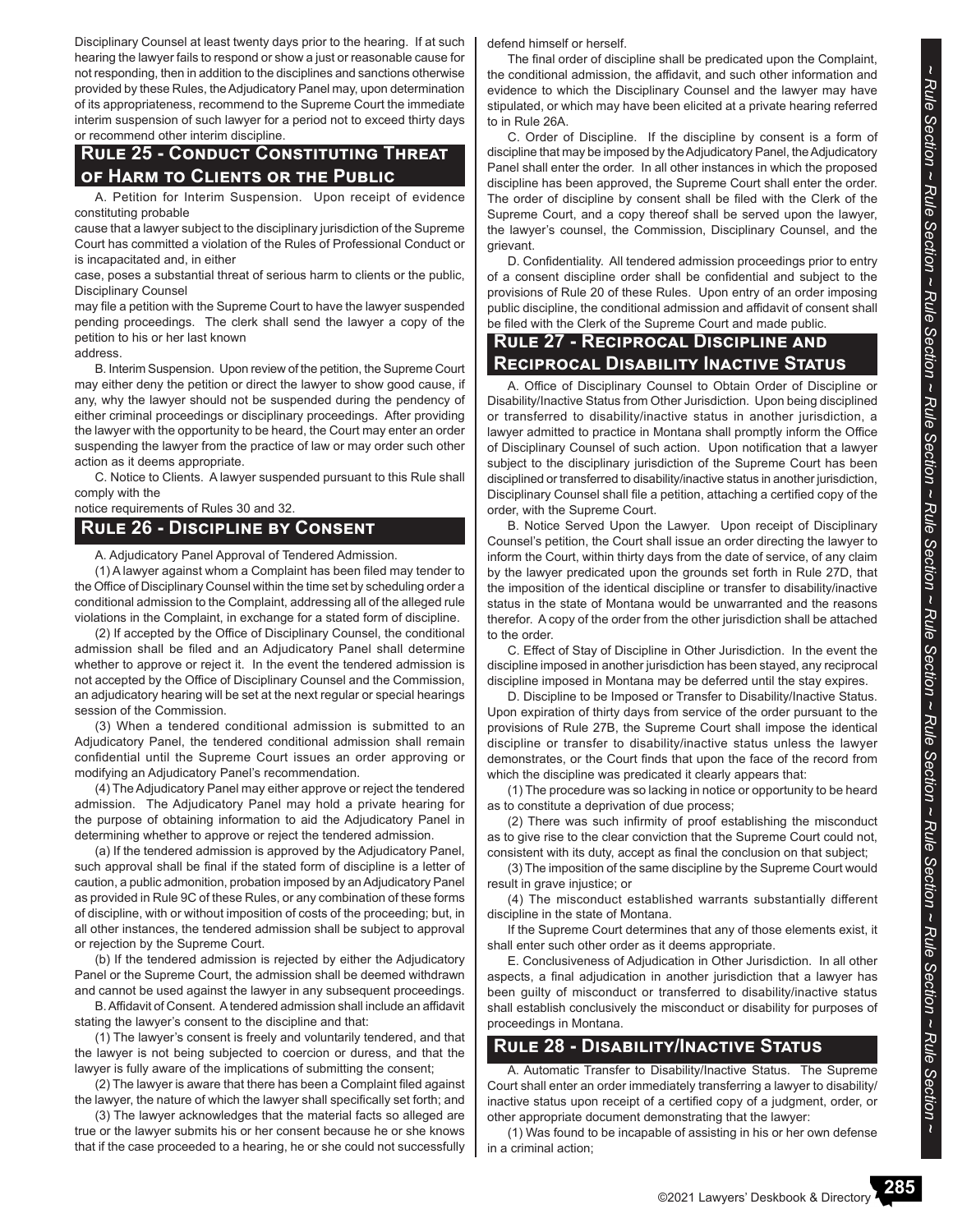(2) Was acquitted of a crime based on mental disease or defect;

(3) Had a guardian or conservator appointed, but not a temporary guardian or conservator, for his or her person or estate on a judicial finding of incapacity; or,

(4) Was involuntarily committed to a mental health facility.

A copy of the order shall be served, in the manner the Court may direct, upon the lawyer, his or her guardian, or the director of the institution to which the lawyer has been committed.

B. Assertion of Inability to Assist in Defense. If, during the course of a disciplinary investigation or proceeding, a lawyer alleges an inability to assist in his or her defense due to mental or physical incapacity, Disciplinary Counsel shall notify the Court. The Court shall immediately transfer the lawyer to disability/inactive status until further order of the Court.

C. Notice of Transfer. Unless otherwise ordered by the Court, notice of transfer to disability/inactive status shall be given to those persons and in the manner provided in Rule 30. All orders transferring a lawyer to or from disability/inactive status are public.

D. Term of Disability/Inactive Status. Transfer to disability/inactive status, unless otherwise specified by order, shall be for an indefinite period and may include such terms and conditions for transfer to active status as may be appropriate.

E. Stay of Disciplinary Proceedings. Pending disciplinary proceedings shall be deferred during the period a lawyer is on disability/inactive status. Such proceedings shall be heard and disposed of as provided in these Rules upon reinstatement of the lawyer to active status.

F. Reinstatement to Active Status.

(1) A lawyer transferred to disability/inactive status may petition for transfer to active status after six months or such other time period specified in the order of transfer, or in subsequent orders.

(2) Upon receipt of a petition for transfer to active status, the Adjudicatory Panel shall schedule a hearing on the petition as soon as practicable. Proceedings for transfer to active status shall be conducted in the same manner as proceedings pursuant to Rule 29. Upon motion by Disciplinary Counsel, the chairperson of the Adjudicatory Panel may order examination of the lawyer by qualified experts.

(3) A lawyer transferred to disability/inactive status based on an assertion of an inability to assist in his or her defense of disciplinary proceedings due to mental or physical incapacity must show by clear and convincing evidence the lawyer did in fact suffer from a condition that prevented the lawyer from assisting in his or her defense and that the lawyer can now assist in his or her defense.

(4) Except as otherwise provided in these Rules, any other petition for transfer to active status shall be granted upon a showing by clear and convincing evidence that the disability has been removed.

(5) A lawyer previously judicially declared incompetent may petition for immediate transfer to active status, without hearing, upon proof of judicial declaration of competency by a court of competent jurisdiction.

#### **Rule 29 - Reinstatement Following**

#### **Discipline**

A. After Suspension of Six Months or Less. A lawyer suspended for no more than six months may resume practice at the end of the period of suspension by filing with the Court, and serving upon the Administrative Officer of the Commission and Disciplinary Counsel, an affidavit stating that the lawyer has fully complied with the requirements of the suspension order, and has paid any required fees and costs ordered by the Court.

B. After Disbarment or Suspension for More Than Six Months. Subject to the limitations set forth in Rule 29C, any lawyer who shall have been disbarred or who shall have been suspended indefinitely or for more than six months may, by verified petition, apply for:

(1) An order of reinstatement;

(2) An order shortening the term of a fixed period of suspension; or (3) An order modifying an order of indefinite period of suspension by fixing a definite period of suspension.

The petition shall bear the case number and caption appearing in the order of discipline. An original and seven copies shall be filed with the Clerk of the Supreme Court. The lawyer shall serve a copy of the petition on the Commission and on Disciplinary Counsel. The petition shall set forth the facts that the lawyer contends show that he or she has rehabilitated himself or herself, and that he or she is entitled to have the order of discipline vacated, terminated, or modified.

C. Time for Filing Petition.

(1) A lawyer suspended from practice may not petition for reinstatement earlier than ninety days prior to the end of the period of the fixed term or minimum fixed term of the suspension.

(2) A lawyer serving an indefinite suspension beyond the minimum fixed term may petition for reinstatement at any time.

(3) A disbarred lawyer may not petition for reinstatement until five years after the effective date of disbarment.

D. Hearing and Notice on Application. Upon receipt of a petition, the Commission shall, within ninety days after receipt of such petition, or such later date as may be mutually agreed upon by petitioner and the Commission, schedule an Adjudicatory Panel hearing on the petition. The petitioner shall have the burden of demonstrating by clear and convincing evidence that he or she meets the following criteria or, if not, has presented good and sufficient reason why he or she should nevertheless be reinstated:

(1) The lawyer has fully complied with the terms of all prior disciplinary orders;

(2) The lawyer has not engaged nor attempted to engage in the unauthorized practice of law;

(3) If the lawyer was suffering under a physical or mental disability or infirmity at the time of suspension, including alcohol or other drug abuse, the disability or infirmity has been removed, and where alcohol or other drug abuse was a causative factor in the lawyer's misconduct, the lawyer:

(a) has pursued appropriate rehabilitative treatment; and

(b) has abstained from the use of alcohol or other drugs for at least one year, and is likely to continue to abstain from alcohol or other drugs;

(4) The lawyer recognizes the wrongfulness and seriousness of the misconduct;

(5) The lawyer has not engaged in any other professional misconduct since suspension;

(6) The lawyer has the requisite honesty and integrity to practice law; and

(7) The lawyer has kept informed about recent developments in the law and is competent to practice.

The proceedings before the Adjudicatory Panel relating to such petition shall be governed by the applicable provisions of these rules governing hearings in disciplinary proceedings including Rule 20 concerning confidentiality, unless otherwise provided herein or unless otherwise ordered by the Court.

Notice of such hearing shall be given to the public in such manner and to such extent as the Adjudicatory Panel deems appropriate in each case. In any event, notice of such application or petition shall be given to the Supreme Court, all of the Judges of the District Courts of the State of Montana, all of the Federal District Judges of the District of Montana, and the Executive Director of the State Bar of Montana. The notice of hearing shall set forth that any interested person may testify at the hearing.

Disciplinary Counsel may investigate the contentions set forth in the petition for reinstatement and present relevant evidence at the hearing.

E. Deposit for Cost of Proceeding. Upon receipt of a petition for reinstatement, an Adjudicatory Panel, before proceeding further, may require the petitioner to deposit with the Commission an amount deemed reasonable by the Commission to cover anticipated costs of the reinstatement proceedings.

F. Recommendation of Commission and Action by Court. The Adjudicatory Panel shall make a written recommendation to the Supreme Court on the petition for reinstatement, including the imposition of such conditions to reinstatement as it deems appropriate to protect the public interest. Thereupon the Supreme Court shall, in the exercise of its discretion, take such action as it deems advisable.

#### **Rule 30 - Notice to Clients and Others**

A. Recipients of Notice and Contents of Notice. Unless otherwise ordered by the Adjudicatory Panel or the Supreme Court, within ten days after the date of the order of the Court imposing the discipline of disbarment or suspension, the lawyer shall notify or cause to be notified by registered or certified mail, return receipt requested:

(1) All clients being represented in pending matters;

(2) Any co-counsel in pending matters;

(3) Any opposing counsel in pending matters or, in the absence of such counsel, the adverse parties, that the Court has ordered the disbarment or suspension of the lawyer and that the lawyer is therefore disqualified